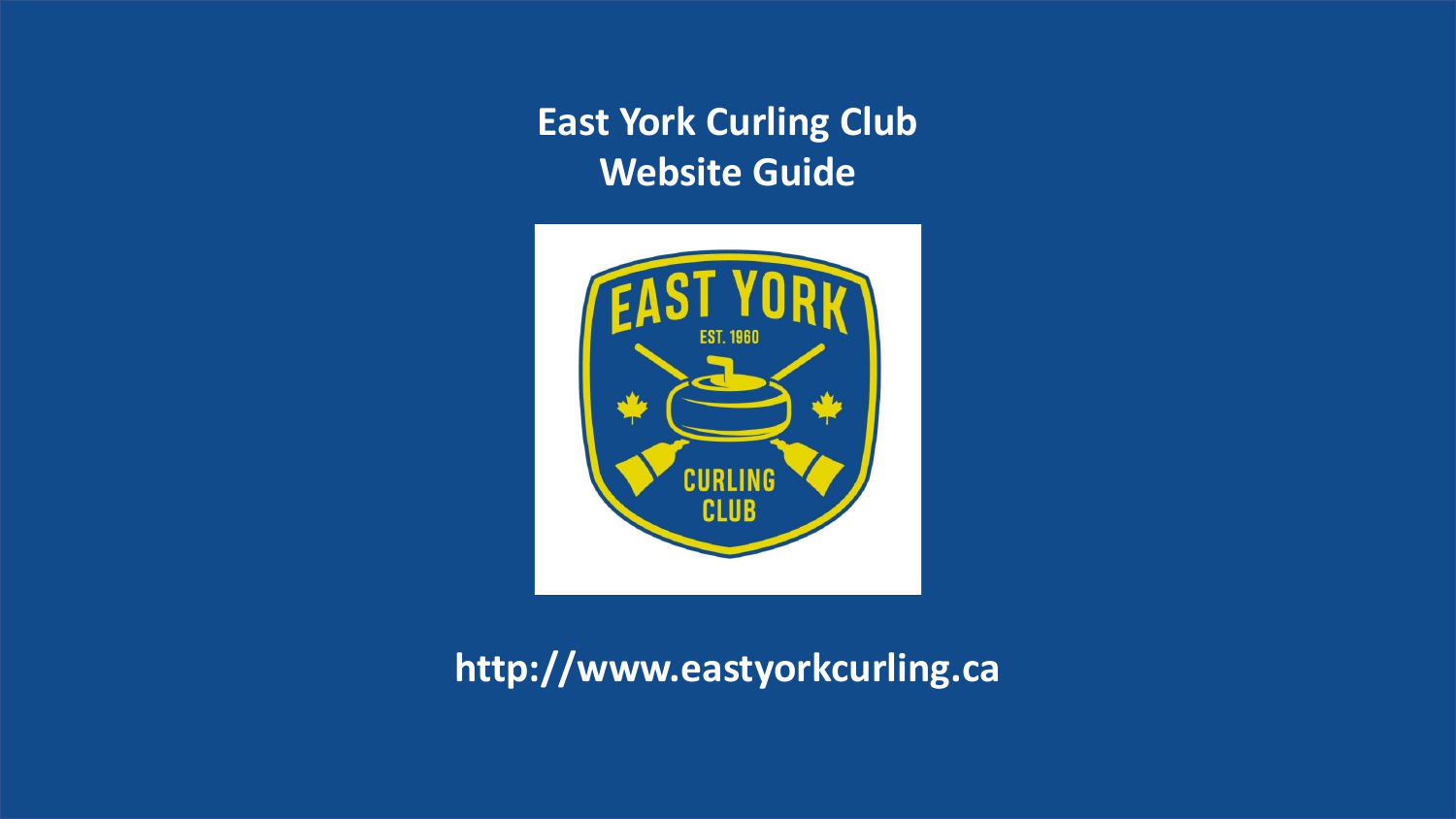

#### **In This Guide**

- 1. EYCC Main Menu
- 2. Main Menu > Our Club
- 3. Main Menu > Membership & Curling
- 4. Main Menu > Club Calendar & Events
- 5. How to Login
- 6. Members Only Menu
- 7. Members Home > My Membership
- 8. Members Home > My Membership > My Information (Password Reset)
- 9. Members Home > My Curling
- 10.Members Home > Club Info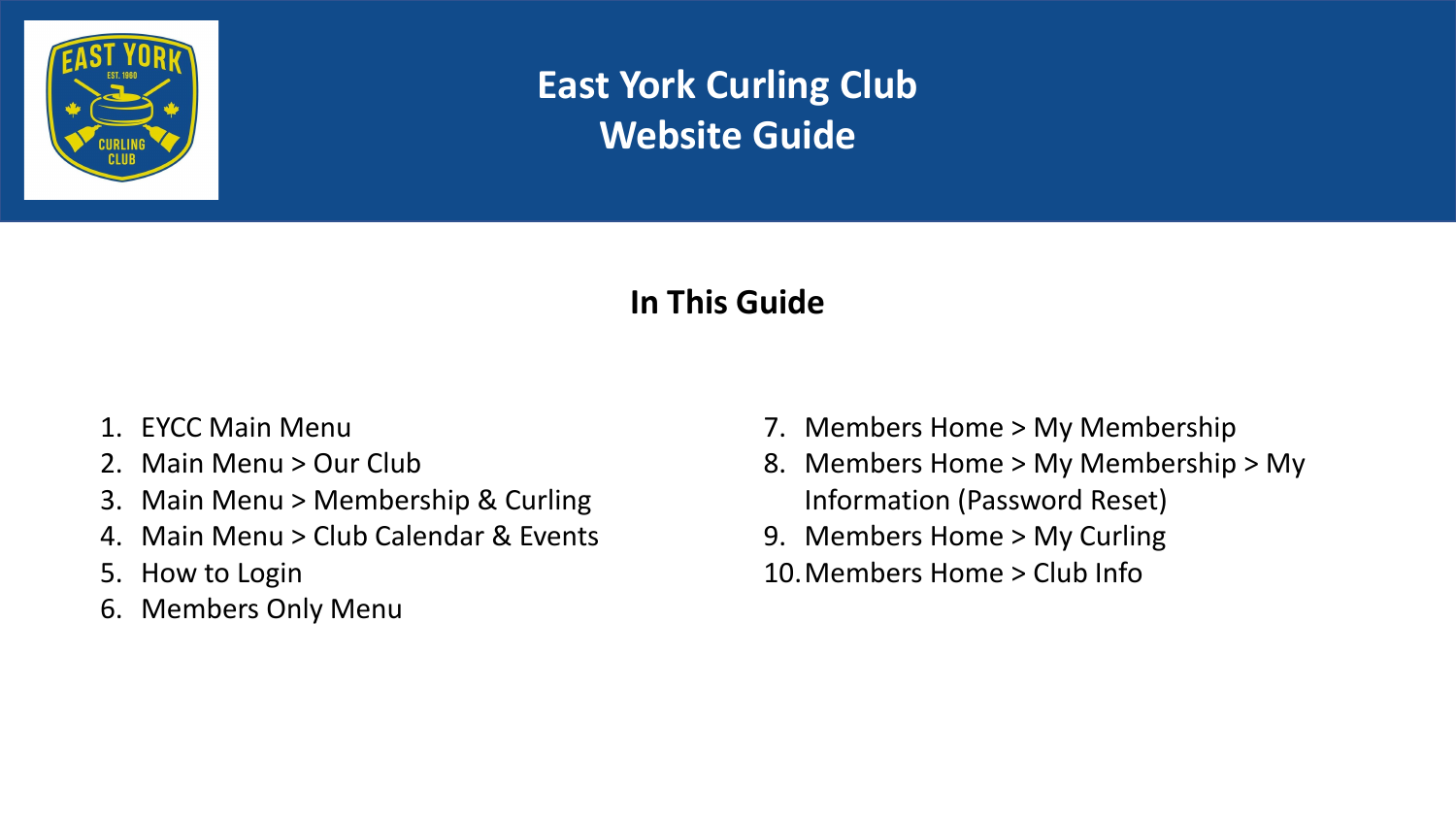

#### **EYCC Website Main Menu**

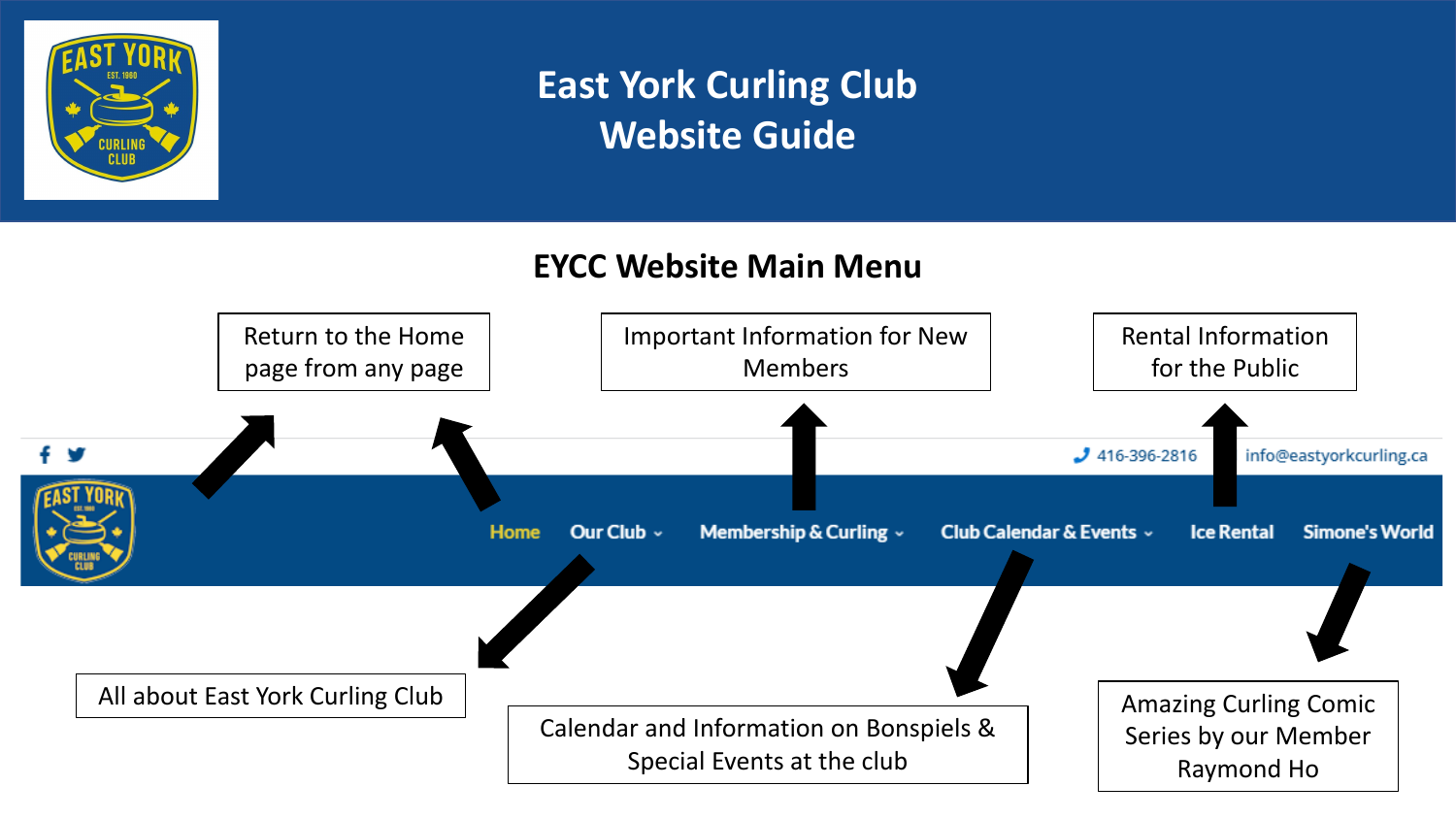

# **Our Club** About Us **Board Of Directors** Dave Prentice Award **Rock Handles** Contact Us

### **Main Menu > Our Club**

- 1. About our Club History of the Club with links to the Club Constitution and Code of Ethics.
- 2. Board of Directors List of Board of Directors and League Representatives
- 3. Dave Prentice Award Nomination criteria and submission form for the Dave Prentice Award.
- 4. Rock Handles Members can sponsor a rock handle for a lite rock and have it engraved in the off season.
- 5. Contact Us Information on office hours, club location, and email form.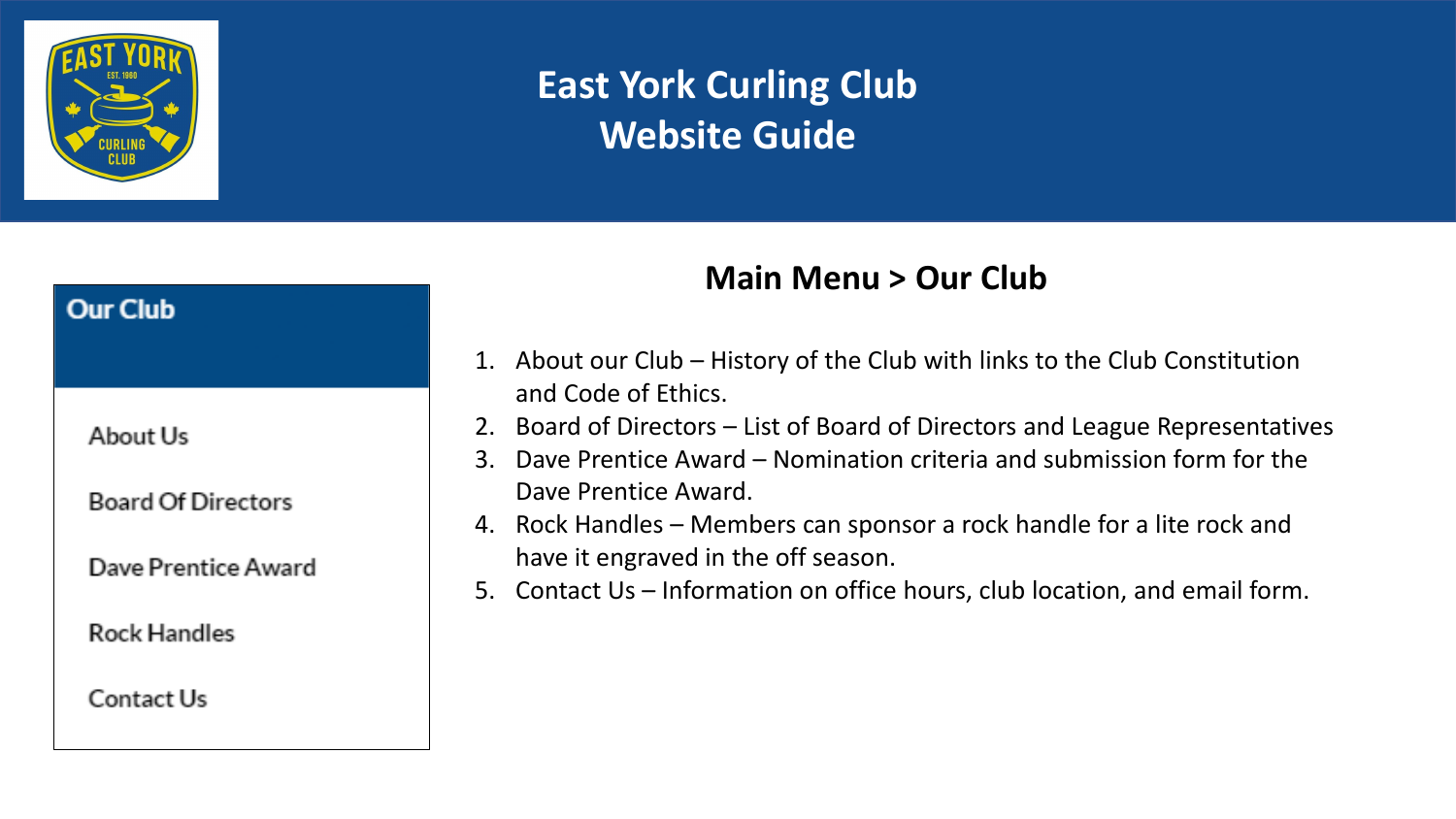

#### **Main Menu > Membership & Curling**

- 1. Learn to Curl Information and registration for new and nonmembers on upcoming clinics throughout the curling season.
- 2. Membership Registration Membership Request form, registration documents and information for the upcoming curling season.
- 3. Leagues Schedule and information for EYCC leagues
- 4. Rowans Law Important documents and forms in regards to Rowans Law (Concussion Awareness) including the Club's Removal from Sport, Return to Sport protocol.
- 5. Guest Sparing Online form and payment option for guests of EYCC Members who are sparing in league play throughout the season.

#### **Membership & Curling**

Learn to Curl

**Membership Registration** 

Leagues

Rowans Law

**Guest Sparing**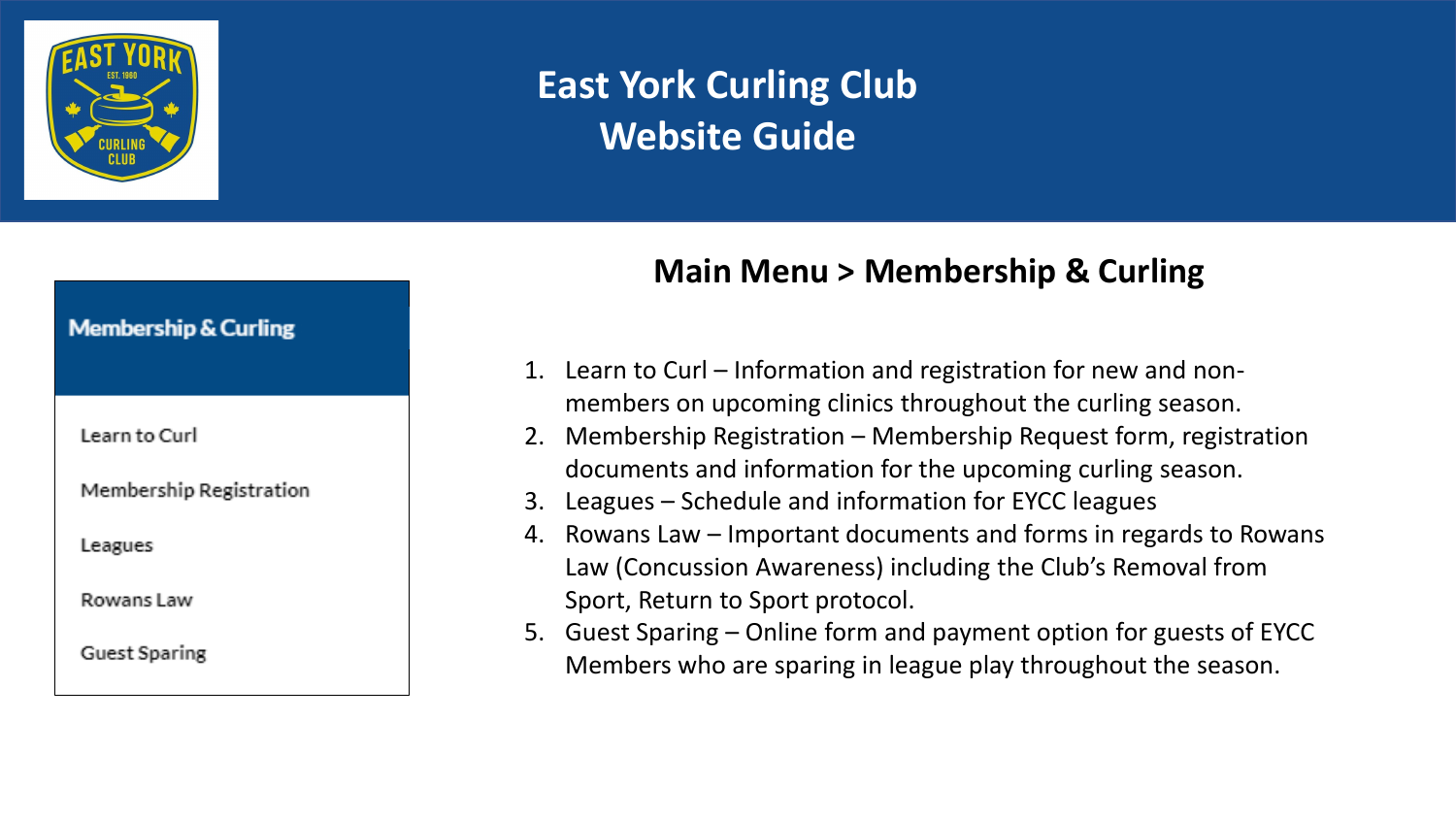

#### **Main Menu > Club Calendar & Events**

#### **Club Calendar & Events**

**Bonspiels & Special Events** 

**Annual General Meeting** 

Club Calendar

- 1. Bonspiels & Special Events Listing of all upcoming Club Bonspiels and events with information on how to register.
- 2. Annual General Meeting Information on the next AGM including registration and important documents.
- 3. Club Calendar Full schedule for all league play, ice maintenance, bonspiels, special events, clinics and Board Meetings for the season.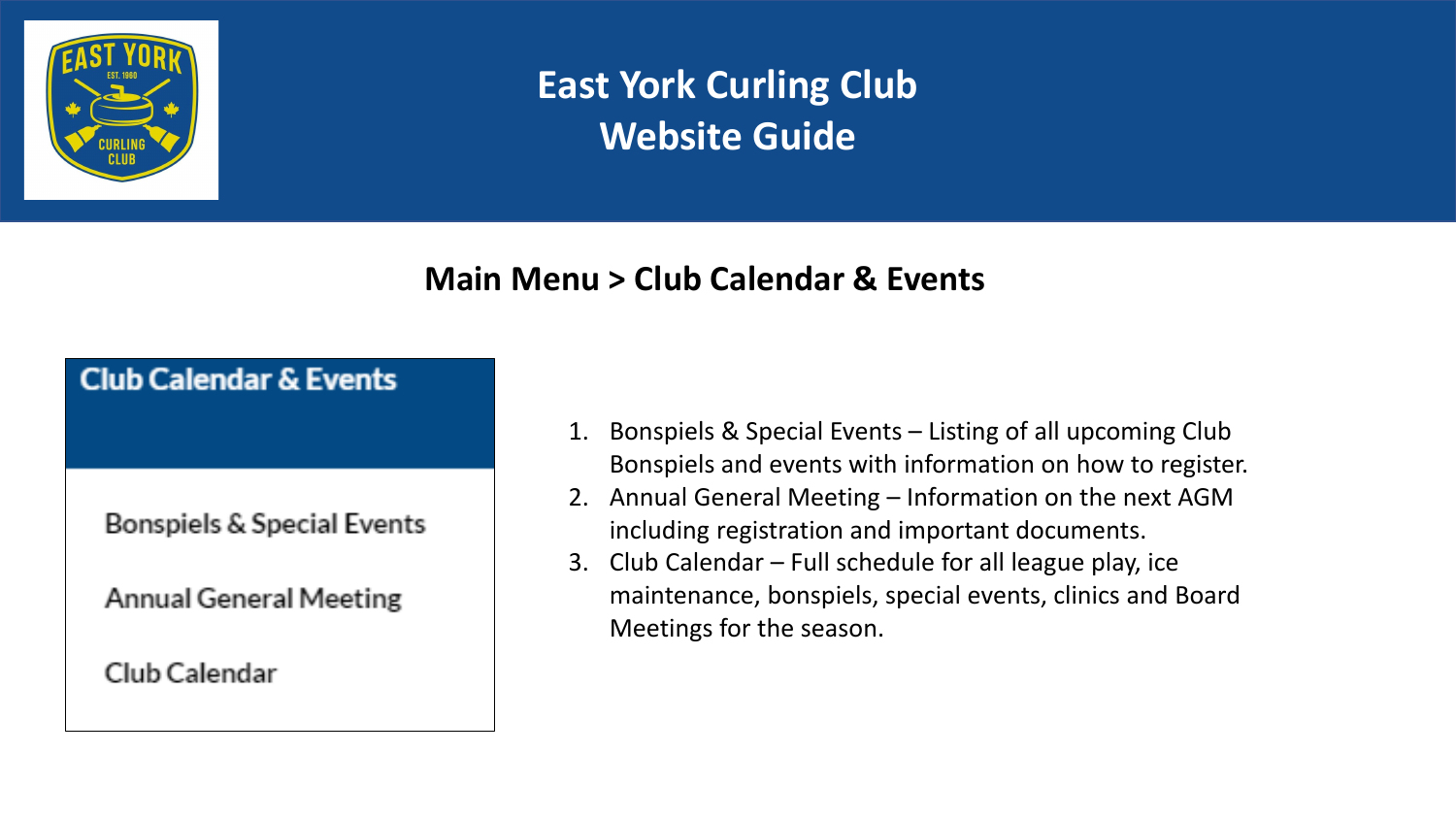

| Member Login          |          |  |
|-----------------------|----------|--|
|                       | Username |  |
|                       | Password |  |
| Remember Me           |          |  |
| Log in                |          |  |
| Forgot your username? |          |  |
| Forgot your password? |          |  |

#### **How to Login**

- Member login is located on almost every page on the club website.
- If you do not remember your username, click the forgot your username tool and enter the email on file for your account.
- If you do not remember your password, click the forgot your password tool and enter the username and email on file for your account.
- Check your spam folder if you do not receive your recovery email within a few minutes.
- Still have trouble logging in? Contact the office directly at info@eastyorkcurling.ca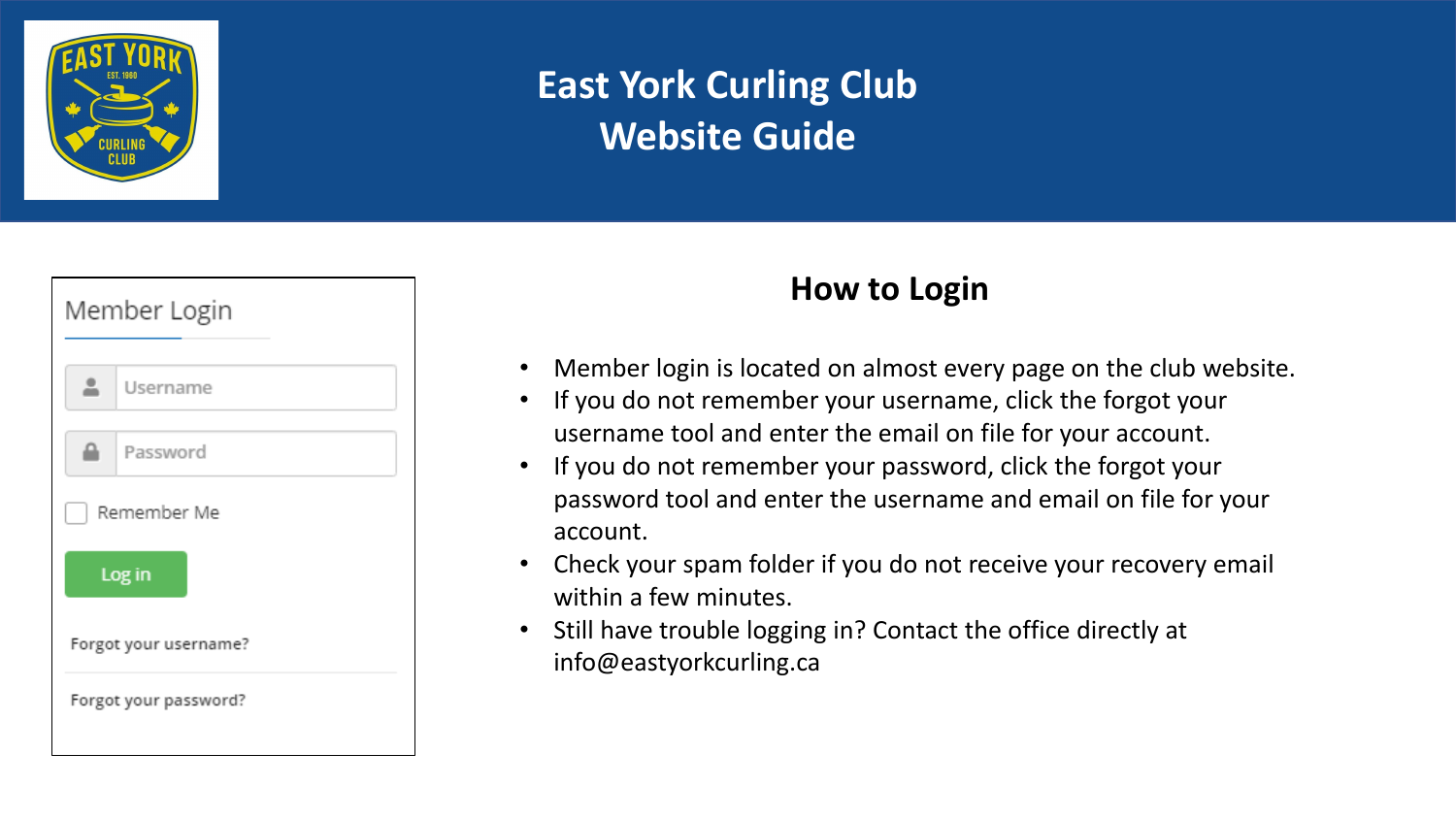

#### **Members Only Menu**

| <b>Member's Home</b> |  |
|----------------------|--|
| My Membership        |  |
| My Curling           |  |
| Club Info            |  |

This menu will become visible once you have logged in to your club account.

- 1. My Membership This is information about you including contact information and sparing availability.
- 2. My Curling This is where you can find information about curling at the club including the leagues you curl in and practice ice/make up game availability.
- 3. Club Info This is club info that is important for members including copies of the newsletter and board meeting minutes and the member roster.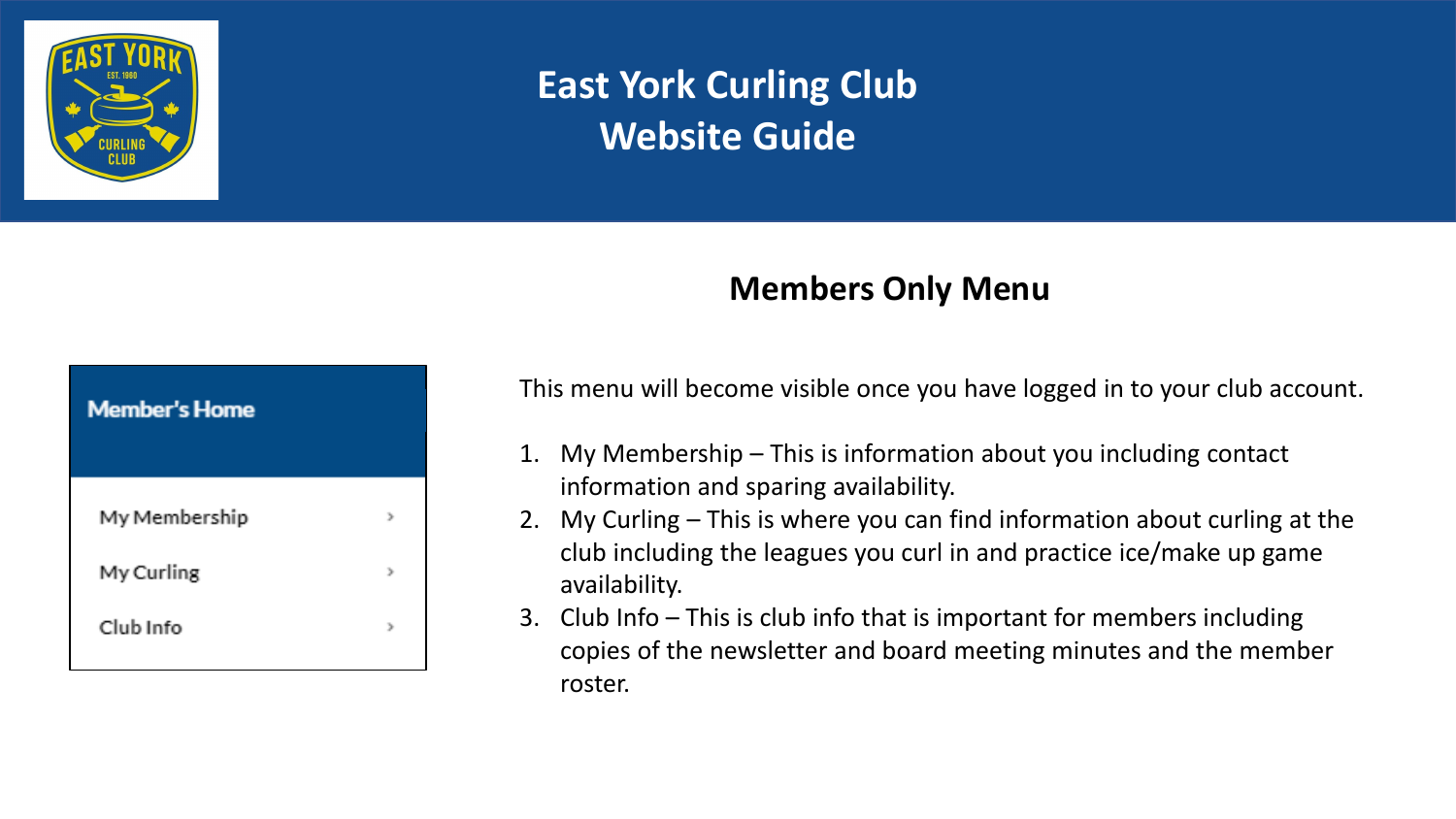

#### **My Membership**

My Information

**Sparing Availability** 

My Practice/Make Up Game

**Bookings** 

**Event Registrations** 

My Teams

Volunteering at EYCC

#### **Members Home > My Membership**

- 1. My Information This is your account information including your contact information. This is also where you can change your password.
- 2. Sparing Availability Update your sparing availability each season. You will be able to select the leagues, specify position preference, and add any additional comments (i.e. "late games only")
- 3. My Practice/Make Up Game Bookings Review and manage all of your pending and approved ice bookings.
- 4. Event Registrations When you register for a bonspiel or special event when logged into your club account it will be reflected here.
- 5. My Teams When registration is complete, your team(s) will be listed here including your teammates.
- 6. Volunteering at EYCC Select which opportunities you would like to volunteer for at the club. The Board or your leagues may reach out to you when help is needed.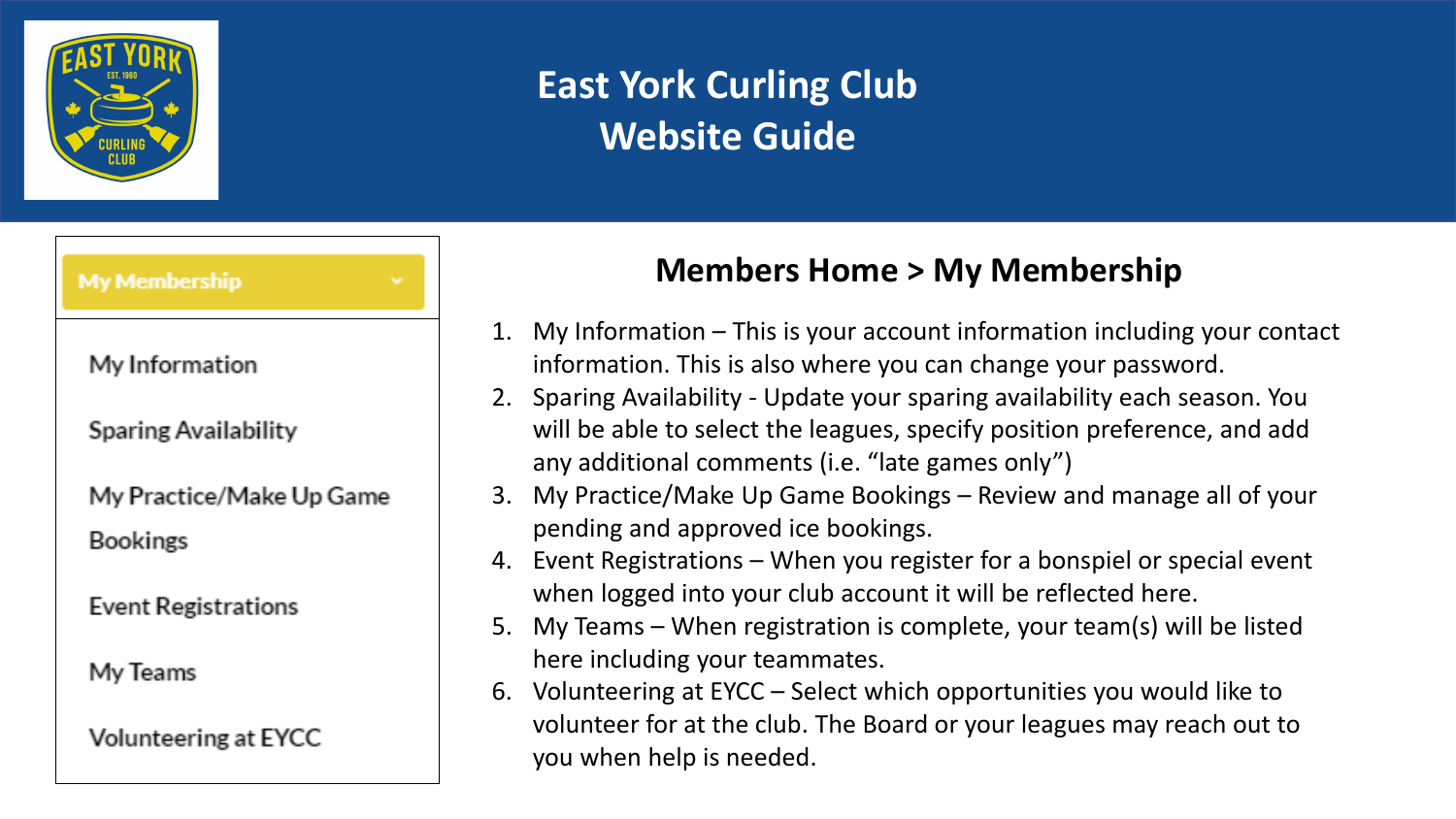

#### **Members Home > My Membership > My Information (Password Reset)**



To reset your password, navigate to your account profile under "My Information" when you are logged in.

Select "Edit" and then "Update Your Profile".

You can reset your password under the "User Info" tab.

You can also update your contact information and emergency contact under their respective tabs.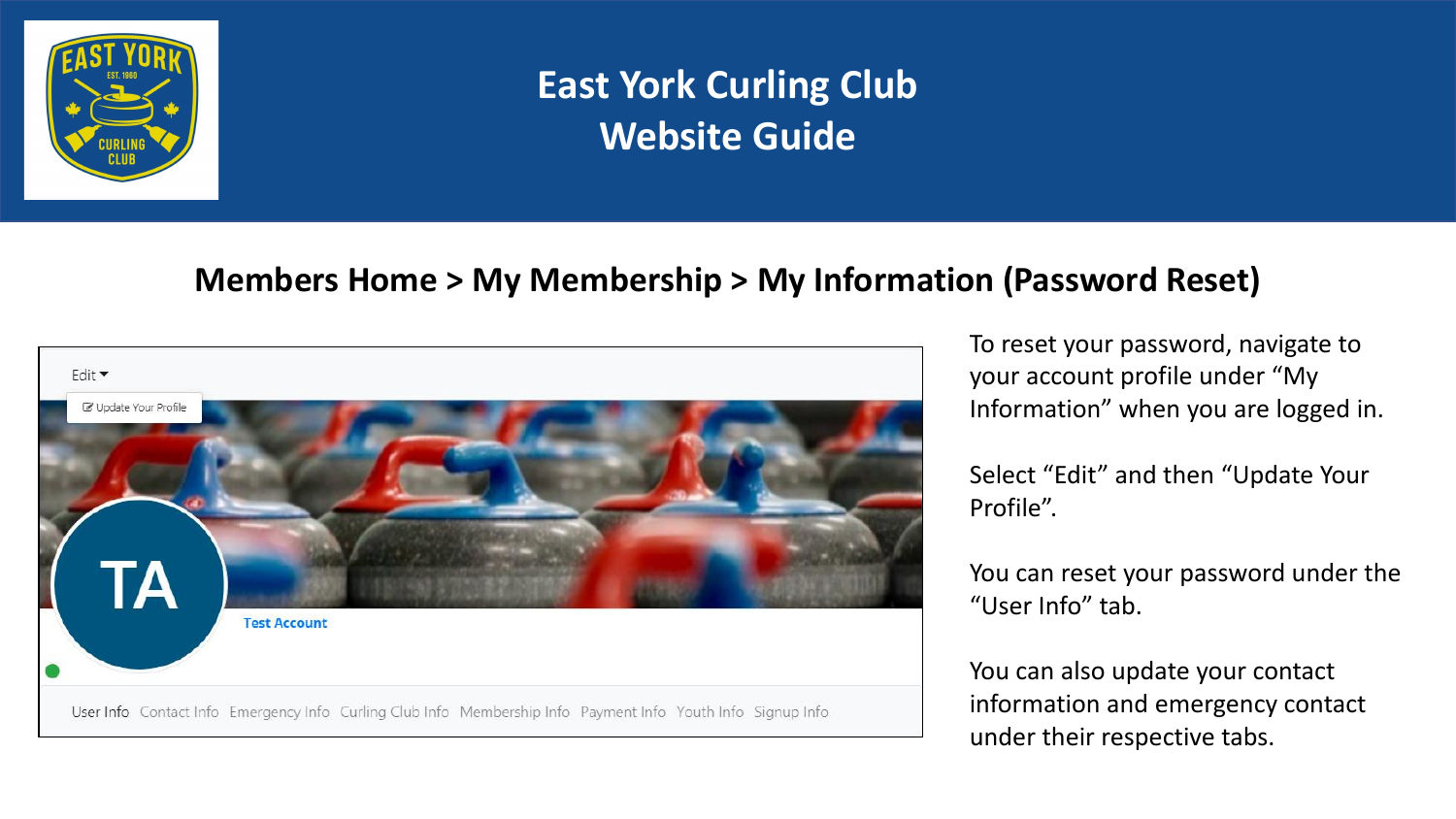

| <b>My Curling</b>           |  |  |
|-----------------------------|--|--|
| League Pages                |  |  |
| Teams, Schedules, Standings |  |  |
| <b>Find a Spare</b>         |  |  |
| Practice & Makeup Game Ice  |  |  |
| <b>Free Agent Listing</b>   |  |  |
|                             |  |  |

### **Members Home > My Curling**

- 1. Leagues Pages Links to the League Members Only pages. Select your league(s) to view announcements and important information.
- 2. Teams, Schedules, Standings You will be able to see a list of all teams in their respective leagues, where applicable, with an option to send the whole team an email. Upcoming scheduled games and current standings will be available for applicable leagues.
- 3. Find a Spare A list of all members who have indicated their sparing availability for each league with an option to email them.
- 4. Practice & Makeup Game Ice Shows the availability of practice ice and makeup game ice for the season with the ability to book online.
- 5. Free Agent Listing A list of members looking to find a team for the season. As well, a link at the top of the page allows you to indicate that you are looking for a team.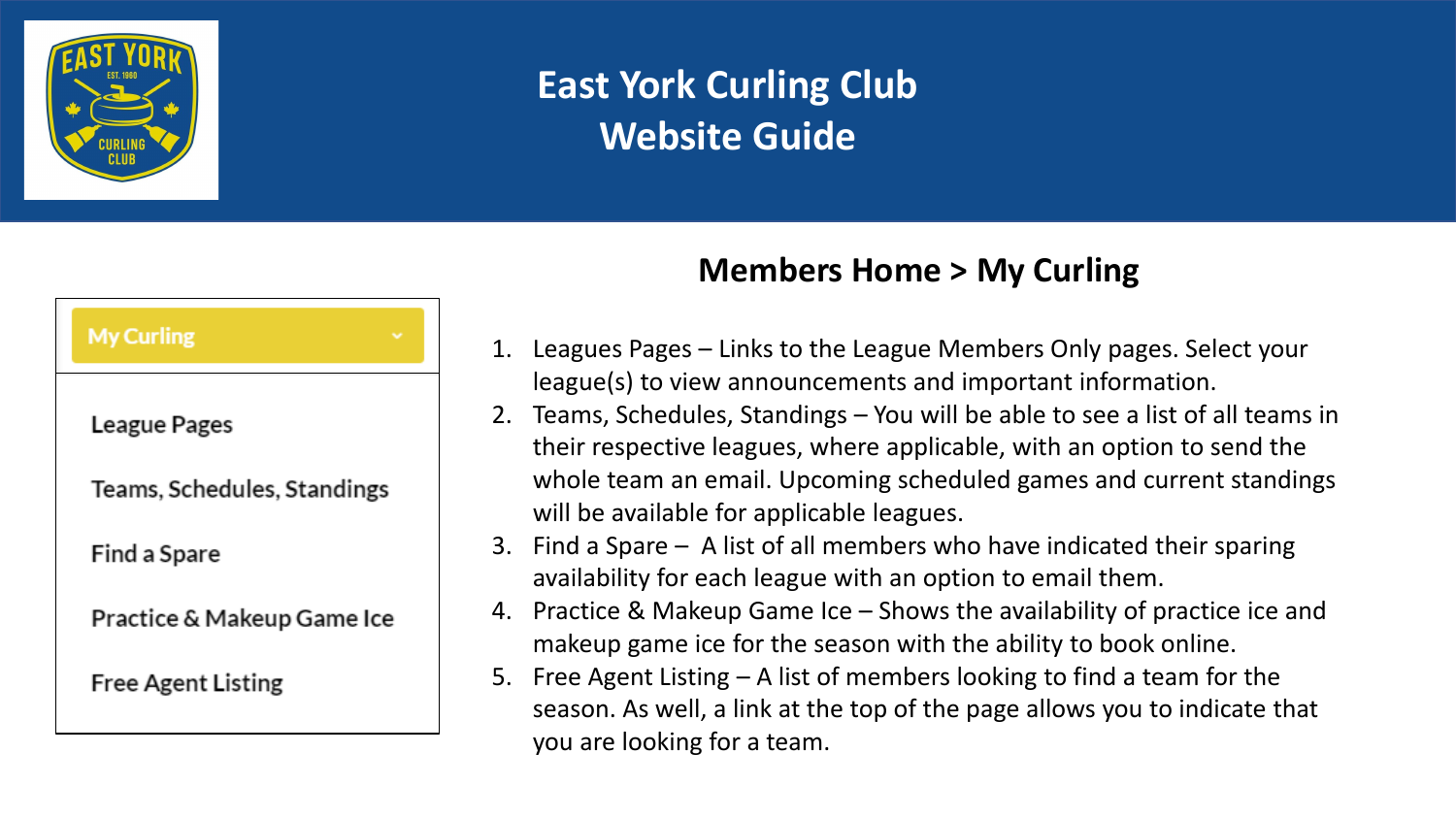

# **Club Info Member Roster Board Meetings EYCC Rocks Newsletter** Board & League Contacts **Volunteer Resources**

### **Members Home > Club Info**

- 1. Member Roster A search tool to find a specific member's contact information.
- 2. Board Meetings A listing of agendas and minutes of the meetings of the Board of Directors.
- 3. EYCC Rocks Newsletter Copies of current and past EYCC newsletters.
- 4. Board & League Contacts Contact information for the Board of Directors and league representatives.
- 5. Volunteer Resources Documents to help volunteers in their roles at the club.